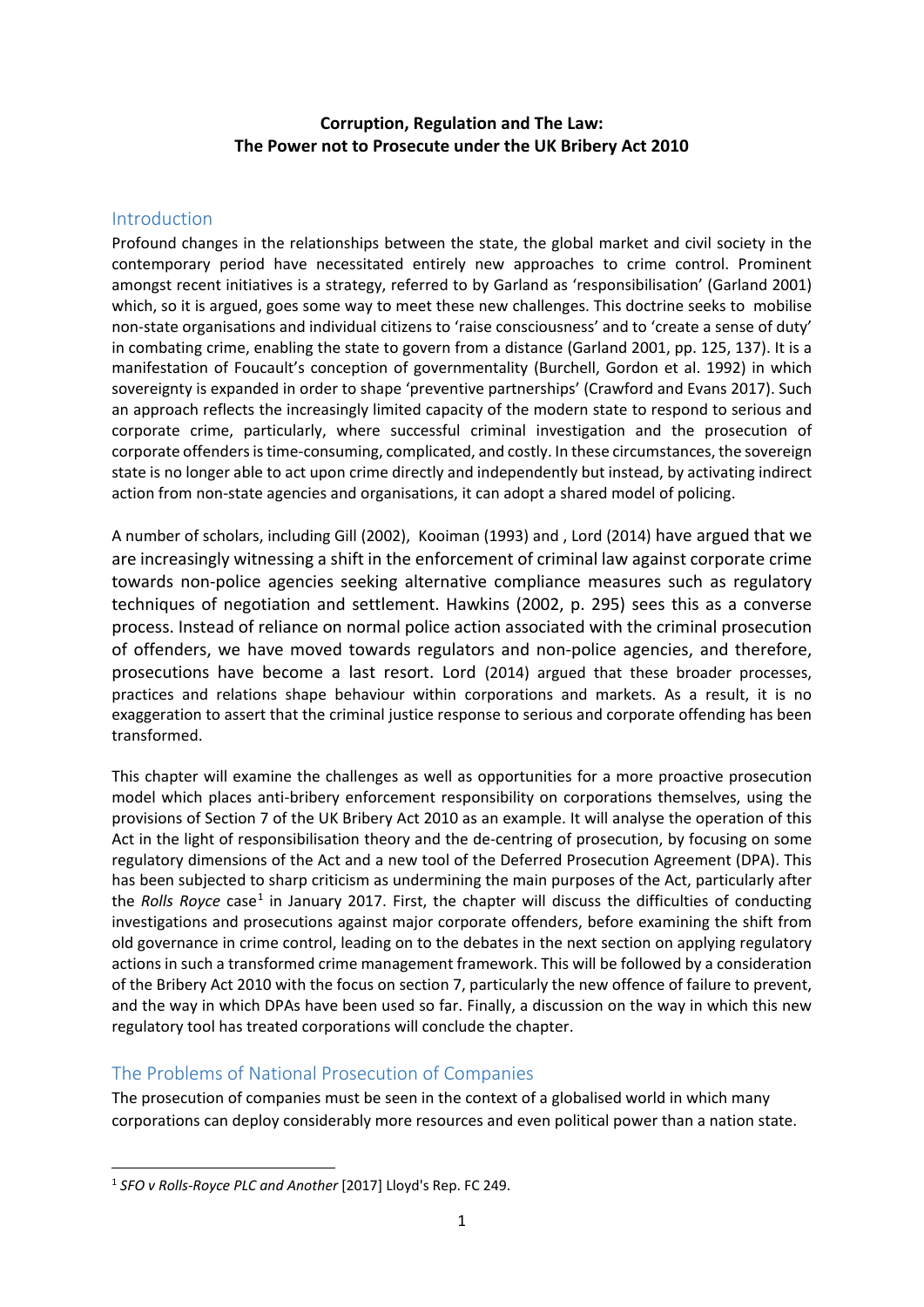According to Khanna, Apple has more cash on hand than two-thirds of the world's nations<sup>[2](#page-1-0)</sup> and many corporations have simply escaped the confines and legal restrictions of specific national territories. It has even been argued that many such global oligopolies (Suarez-Villa 2014) have themselves become the essential institutions of global government, increasingly usurping the traditional role of the nation state (May 2018). Heywood has noted that:

"Profound changes in the nature and organisation of the contemporary state mean that many of our traditional concepts and categories in regard to power and authority – perhaps most notably, the separation between public and private sectors and the autonomy of state action – need to be revised." (Heywood 2017, p.27)

The almost insurmountable difficulties faced by a mere nation state in attempting to prosecute an international corporation are well known. First, a global organisation which feels itself challenged by a national prosecution agency can simply threaten to move its operation elsewhere, with the consequent loss of employment and tax revenues to the home state. Effective corporate impunity may also be achieved where an organisation is backed by another, powerful nation. For example, a Serious Fraud Office investigation into the highly questionable *Al Yamamah* arms deal involving BAE Systems was abruptly terminated in 2006 (Williams 2008). There were suggestions at the time that continuation of the investigation might result in the Saudi Royal Family transferring an order for £6 billion worth of Eurofighters to France, leading to a potential loss of employment for 5,000 people in the UK and a suspension of security cooperation.<sup>[3](#page-1-1)</sup>

Some organisations may simply be too big to prosecute (Packin 2014, Hardouin 2017) and, as the US Assistant Attorney General Lanny Breuer pointed out in December 2012 when declining to bring criminal proceedings against HSBC for money laundering:

"Had the U.S. authorities decided to press criminal charges, HSBC would almost certainly have lost its banking license in the U.S., the future of the institution would have been under threat and the entire banking system would have been destabilized."[4](#page-1-2)

Locating evidence against a global corporation can be equally daunting when digital data can be deleted or transferred abroad in a matter of seconds. Large corporate entities can also employ the very best accountancy and legal teams, frequently able to outmanoeuvre the very ungenerously funded professionals in a national prosecution agency. The Blue Arrow prosecution in the UK in 1992, for example, resulted in a year-long trial which consumed £40 million (£70 million at current values) of the Serious Fraud Office's limited budget. Not only did the trial place an intolerable burden on jurors, who were required to navigate complex financial accountancy evidence, but the eventual convictions were shortly afterwards overturned by the Court of Appeal. Lord Phillips, the former President of the Supreme Court, opined at the time that "the Blue Arrow affair has remained in the "institutional memory of the prosecutorial authorities and regulators", suggesting to some commentators that such cases are "untriable" and that the Serious Fraud Office (SFO) would never again dare to take on the City of London establishment.<sup>[5](#page-1-3)</sup> Currently it spends an estimated average of

<span id="page-1-0"></span> <sup>2</sup> Parag Khanna, 'These 25 Companies and More Powerful Than Many Countries', Foreign Policy (March/April 2016), available at[: http://foreignpolicy.com/2016/03/15/these25-companies-are-more-powerful-than-many](http://foreignpolicy.com/2016/03/15/these25-companies-are-more-powerful-than-many-countries-multinational-corporate-wealth-power/)[countries-multinational-corporate-wealth-power/,](http://foreignpolicy.com/2016/03/15/these25-companies-are-more-powerful-than-many-countries-multinational-corporate-wealth-power/) , accessed on 22 May 2019.

<span id="page-1-1"></span><sup>&</sup>lt;sup>3</sup> The Guardian, March 2008, The BAE Files, a[t https://www.theguardian.com/world/bae,](https://www.theguardian.com/world/bae) accessed on 22 May 2019.

<span id="page-1-2"></span><sup>4</sup> *The Guardian*, 12 December 2012, a[t https://www.theguardian.com/commentisfree/2012/dec/12/hsbc](https://www.theguardian.com/commentisfree/2012/dec/12/hsbc-prosecution-fine-money-laundering)[prosecution-fine-money-laundering,](https://www.theguardian.com/commentisfree/2012/dec/12/hsbc-prosecution-fine-money-laundering) accessed on 22 May 2019.

<span id="page-1-3"></span><sup>5</sup> BBC News, 14 April 2014, a[t https://www.bbc.co.uk/news/uk-politics-26178868,](https://www.bbc.co.uk/news/uk-politics-26178868) accessed on 22 May 2019.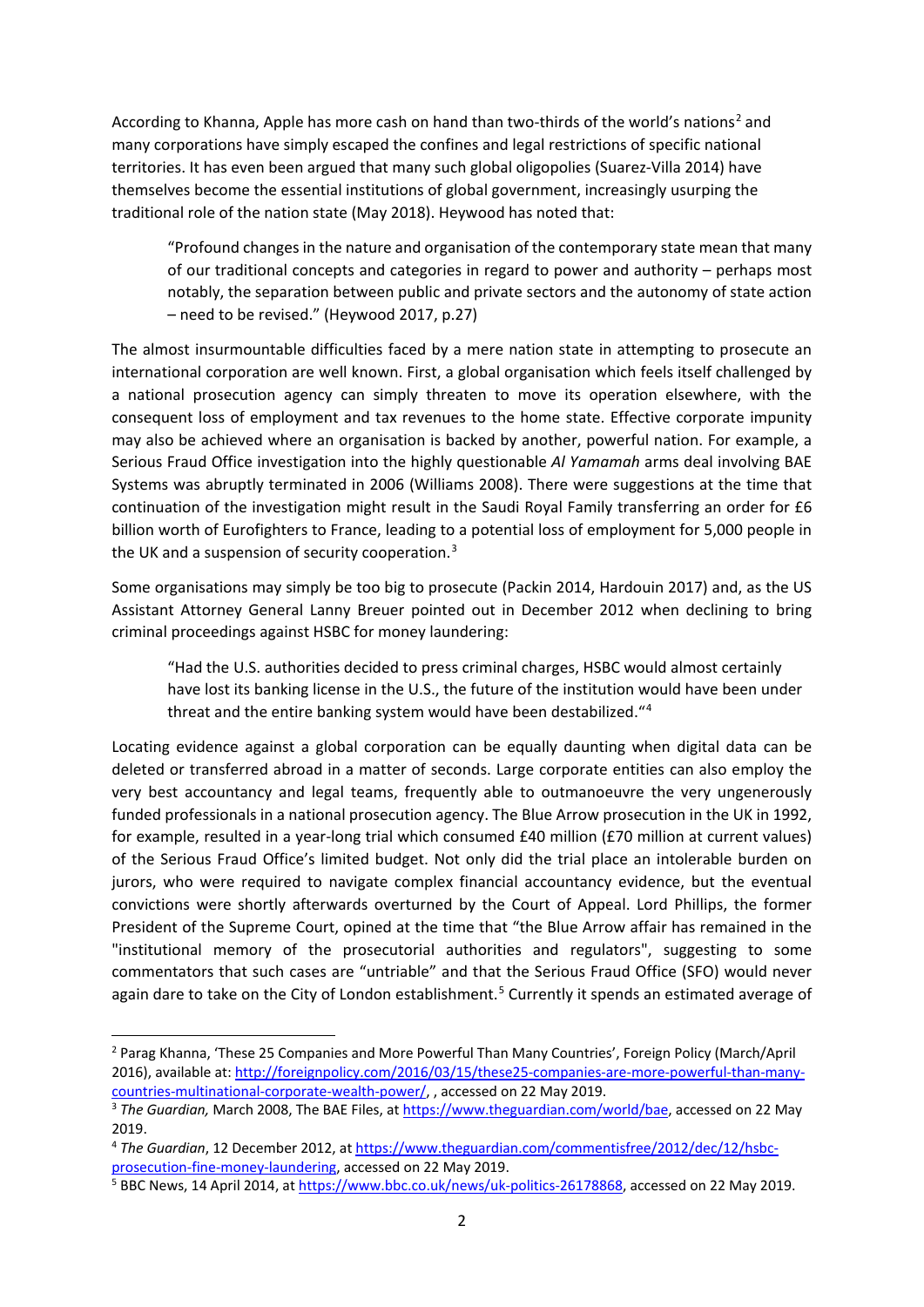three and a half years and £1.5 million (\$2.25 million) investigating each bribery case (Amaee 2012). As is well known, prosecuting either a company or corporate executives, presents serious problems of proof and the identification of individual perpetrators with appropriate mental culpability (Gobert 2008). The reluctance to prosecute any of the bankers who helped to precipitate the 2008 banking crisis (Will, Handelman et al. 2012) may not be unconnected with these extreme logistical difficulties. Moreover, it is very difficult to punish a corporation with an appropriate sentence which is not financial and will not merely be passed on to innocent consumers or result in the loss of employment for innocent employees. As former Lord Chancellor, Baron Thurlow most appositely noted:

"Did you ever expect a corporation to have a conscience, when it has no soul to be damned, and no body to be kicked?" (cited in Coffee 1981, p.386.)

Worse still, public attitudes towards the prosecution of corporate offending are scarcely supportive. According to Levi, crimes of deception are treated by the mass media as extensions of 'infotainment', such as individual and corporate celebrities in trouble (Levi 2006). In popular imagination and in the culture of many large financial institutions, risk taking with other people's money is normality and even fraud need not be judged too harshly. Conrad Black, who was jailed in 2007 for fraud and obstructing justice, has been able to conduct a high profile campaign, recently described as "the Wall Street Journal's Innocence Project" to clear his name.<sup>[6](#page-2-0)</sup> In May 2019 Donald Trump signed a full pardon for Black, describing him as a "friend… entrepreneur and scholar".[7](#page-2-1) The White House statement noted Black's "tremendous contributions to business, as well as to political and historical thought" including the publication of a 2012 book entitled "Donald J Trump: A President Like No Other".<sup>[8](#page-2-2)</sup>

All of these difficulties suggest that the traditional route of national prosecution might not always be the most appropriate course for dealing with large scale or corporate offending in the twenty-first century. This is not to suggest that the recent resurgence in effective corporate prosecutions is not welcome but that new strategies and new measures to enforce the rule of law in the international corporate sector are long overdue.

## The shift from old to new governance

These new strategies will inevitably reflect changes in the relationship between the state and civil society. As the former head of the SFO, the lead agency in England and Wales for investigating and prosecuting transnational bribery and corruption has put it, his agency cannot manage this alone, without the assistance of companies and senior executives in tackling economic crimes (Amaee 2012).. A review of the literature on the relations between government and society and their impact on laws and policies can help us to understand this transformation of governance towards a decentralised enforcement system, which is the focus of this chapter. Rose (2000) and Burchell (1993), for example, drawing on Foucault's conception of governmentality, have argued that the central functions of the sovereign state have been replaced by a renewed focus on the development of technologies for exercising power. As Boyne (2000) puts it, the goal of governance becomes the 'integration of society' which also incorporates new ways of governing economic life (Hindess 1998). Hindess sees the economy as a self-regulating system which provides resources for both the state and society if properly managed (1998, p. 223). It is in this liberal context that independent and responsible citizens

<span id="page-2-0"></span> <sup>6</sup> *The Bulwark*, 21 May 2019, a[t https://thebulwark.com/the-wall-street-journals-innocence-project-the-case](https://thebulwark.com/the-wall-street-journals-innocence-project-the-case-of-conrad-black/)[of-conrad-black/,](https://thebulwark.com/the-wall-street-journals-innocence-project-the-case-of-conrad-black/) accessed on 22 May 2019.

<span id="page-2-1"></span><sup>&</sup>lt;sup>7</sup> BBC News, 16 May 2019 a[t https://www.bbc.co.uk/news/world-us-canada-48290529,](https://www.bbc.co.uk/news/world-us-canada-48290529) accessed on 22 May 2019.

<span id="page-2-2"></span><sup>8</sup> *Ibid*.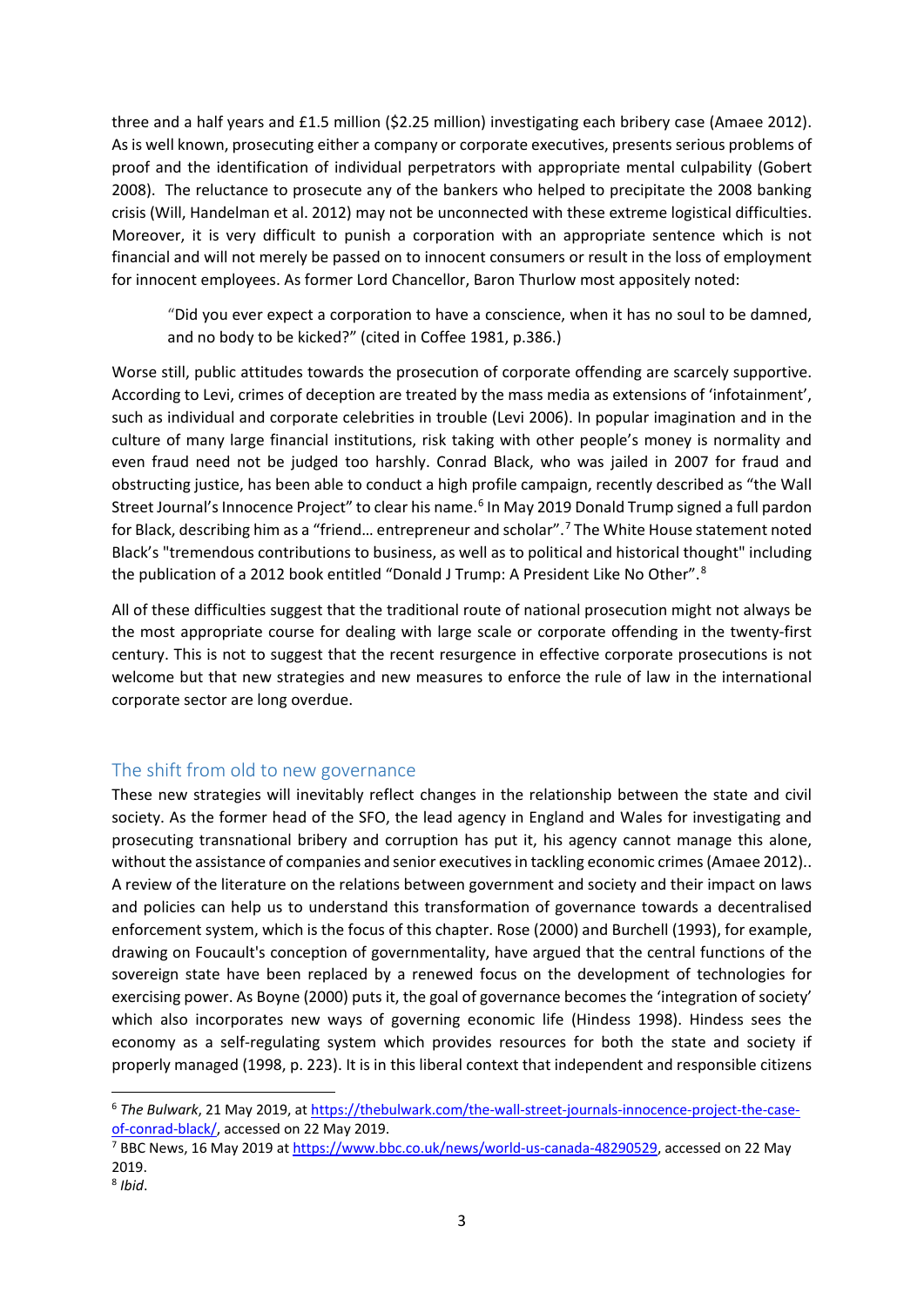interact with the public, make their own choices, and facing the consequences of those choices (Mazerolle and Ransley 2006: p. 8).

The complexity of economies makes it difficult and arguably ineffective for them to be controlled by a central state, leading to government by the market in a decentralised decision-making process (Mazerolle and Ransley 2006: pp. 9-10). This diffusion of power and control between the state and civil society breaks down barriers between governmental authorities and a range of agencies and justifies new forms of interventions that can be far more extensive (Garland 1997: p, 175). In a way, as Garland argued, the burden of crime control has been shifted from governments to 'responsibilized' agents who have to take responsibility for their own decisions on risk (1997). This can lead us to what Feeley and Simon called 'actuarial justice'(1994) which focuses on the population rather than individuals and is aimed at prevention and risk minimisation rather than detection, punishment and rehabilitation. This responsibilisation strategy, therefore, goes beyond responsible individuals to communities and groups who become responsible for their choices (O'Malley 1996) and instead of rehabilitating offenders it focuses on limiting the reach of crime. A decentred government and broad 'networks of power' (Loader 2000) are formed to include multi-agency partnerships.

Policing beyond government is a model that has increasingly transformed the government monopoly on policing, justice and corrections and has introduced a shared model in which policing belongs to everybody in a mixture of public, private and voluntary agencies (Bayley and Shearing 1996). The involvement of third parties, particularly corporations in the new model of criminal law enforcement, encourages more proactivity (Alldridge 2012: p. 1182) than was possible in a control environment dominated solely by the responsive actions of the police and criminal courts. This new enforcement responsibility regime has been already applied by some regulation authorities such as the Financial Services Authority (FSA) which obliged firms to set up effective control systems to mitigate financial crime risk (Trautman and Altenbaumer-Price 2013). This has become a highly impactful strategy in the context of criminal investigation.

#### Regulatory Actions

This section will discuss whether the risk of corruption and the failure to prevent it can be reduced by regulatory interventions to hold companies accountable for their actions and to 'influenc(e) the culture of the company' (Bisgrove and Weekes 2014, p. 418) instead of just punishing the wrongdoing. Although some authors like Black (2014) and others have criticised the regulatory techniques which might be used as a strategy for the avoidance of prosecution by questionable companies it cannot be ignored that the factors discussed above present real obstacles to successful prosecution. The negotiation and settlement process may, by contrast, secure rapid and effective compliance. The chapter will return to this issue in the later discussion of the Deferred Prosecution Agreements (DPA).

Mazerolle and Ransley (2006) suggest that contemporary society is facing a new management paradigm where government and governance have been transformed from centralised state control to a system of de-centred networks of governance and crime control agents. In this new trend, a crime control partnership, therefore, in the name of 'third party policing' has been initiated as one of the key policing innovations where a multiple of 'regulatory nodes' take some responsibility for preventing or reducing crime problems by using a range of civil, criminal and regulatory rules and laws (Buerger and Mazerolle 1998: p. 301). This partnership activates the indirect use of legal provisions with a range of engagement strategies from collaborative (e.g. self-reporting) to coercive, to address crime problems with the focus on prevention. This new form of nodal governance can be also seen as a direct reflection of the inadequate operation of criminal investigations and proceedings. As Alldridge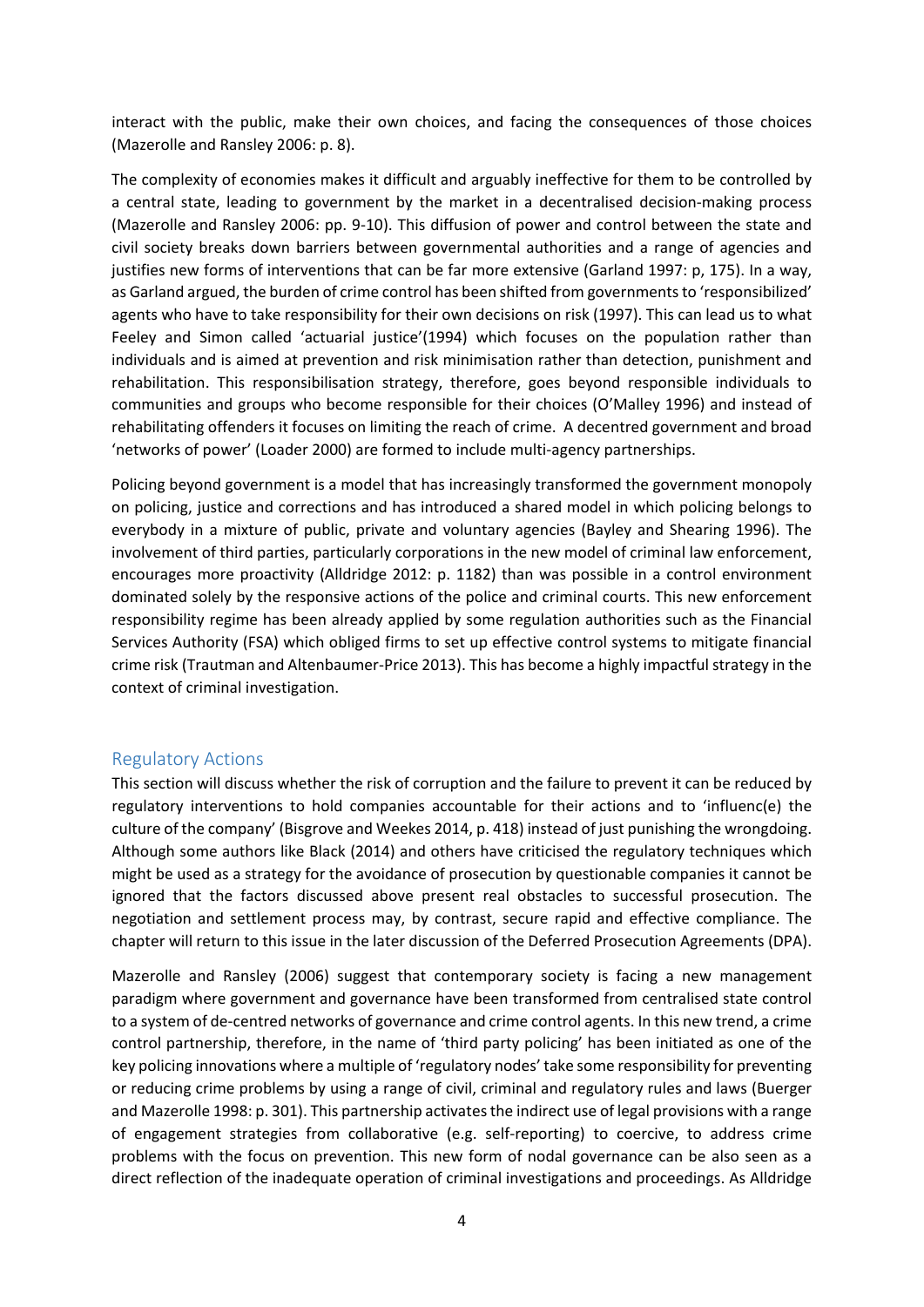puts it, 'following the money trail' is a clear indication of the failure of criminal investigations and the UK Proceeds of Crime Act 2002 would not have been brought forward if the criminal investigation and criminal proceedings could secure the crime reduction (Alldridge 2013: p, 244).

This new 'preventive turn' was initially characterised as 'responsibilisation strategy' by Garland (1996: p. 452) when he argued that indirect interventions can bring diverse actors and agencies together to enhance the capacity of state and non-state organisations and result in an effective crime prevention policy and practice. Lord claimed that such responsibilisation strategies can be manufactured by the state as self-regulation but as a result of that self-regulatory practices can also emerge independently from state influence (2014,p. 43). As Braithwaite (2004) puts it, states and companies would therefore be unable to dominate global markets and global governance if they fail to adapt to the networked economy and networked governance which enabled a shift in both the private and public sector to compete for growth. Therefore, in such a framework, the state alone cannot take the responsibility for crime control. Corporations become distinctively powerful agents who play an important role in the economic, social, political and routine in the modern world. They cover such a huge space that they can have a major structural influence. These powerful agents in our liberal political community can decide how to exercise their agency and so to perform their functions effectively to comply with the obligations imposed upon them (Shiner and Ho 2018: p. 714). Shiner and Ho claimed that society trusts corporations to respect the rules but if they betray that civic trust then social agencies are entitled to step in to take actions alongside steps permitted by criminal justice (ibid).

#### The UK Bribery Act 2010

One important domestic example of how these strategies can have an impact on legislation, is the UK Bribery Act 2010. According to Horder, deploying a regulatory strategy in parallel with a 'criminal offence-led strategy' can have a number of distinctive features which can be applied to bribery and other kinds of corporate wrongdoing in order to minimise the risk but also to offer a flexible range of penalties (2013, p, 200). In its 2017 consultation paper, 'Reforming Bribery' the Law Commission recommended a new criminal offence of failing to prevent bribery which seemed to have some regulatory dimension to it as the burden was put on the company to prove that it had adequate procedures in place to prevent bribery (The Law Commission, 2007). This was also one of the objectives of the Impact Assessment which was expressed to be supplemental to 'Criminal Liability in Regulatory Contexts' (The Law Commission, 2010, No 195, p.231) to modernise the law enforcement and to replace outdated 'doctrines of criminal liability applicable to a business'. The regulatory approach was introduced to supplement criminal legislation on bribery in order to break the negative cycle of offending committed by global corporations with impunity which it is impossible to investigate because of inadequate time and resources. They pointed out that any penalty imposed by the courts may be small compared with the cost of bringing the prosecution. Horder claimed that the government has nonetheless failed to explain why a regulatory strategy to address bribery should not be implemented sectorally. He has argued that there is a strong case for making the guidance on adequate anti-corruption procedures mandatory in some industries, such as arms manufacturing and export, so that the UK can be taken seriously as a force in anti-corruption policy across the world (2013, p. 214). In order for the criminal offence-led strategy for bribery to work effectively it is better for it to be supplemented by a regulatory strategy in order to reduce the risk of bribery being committed (ibid., p. 215).

Before moving on to the discussion of this 'failure to prevent' model, it is worth mentioning briefly that until the late 1990s UK Bribery laws were governed by the Victorian and Edwardian legislation of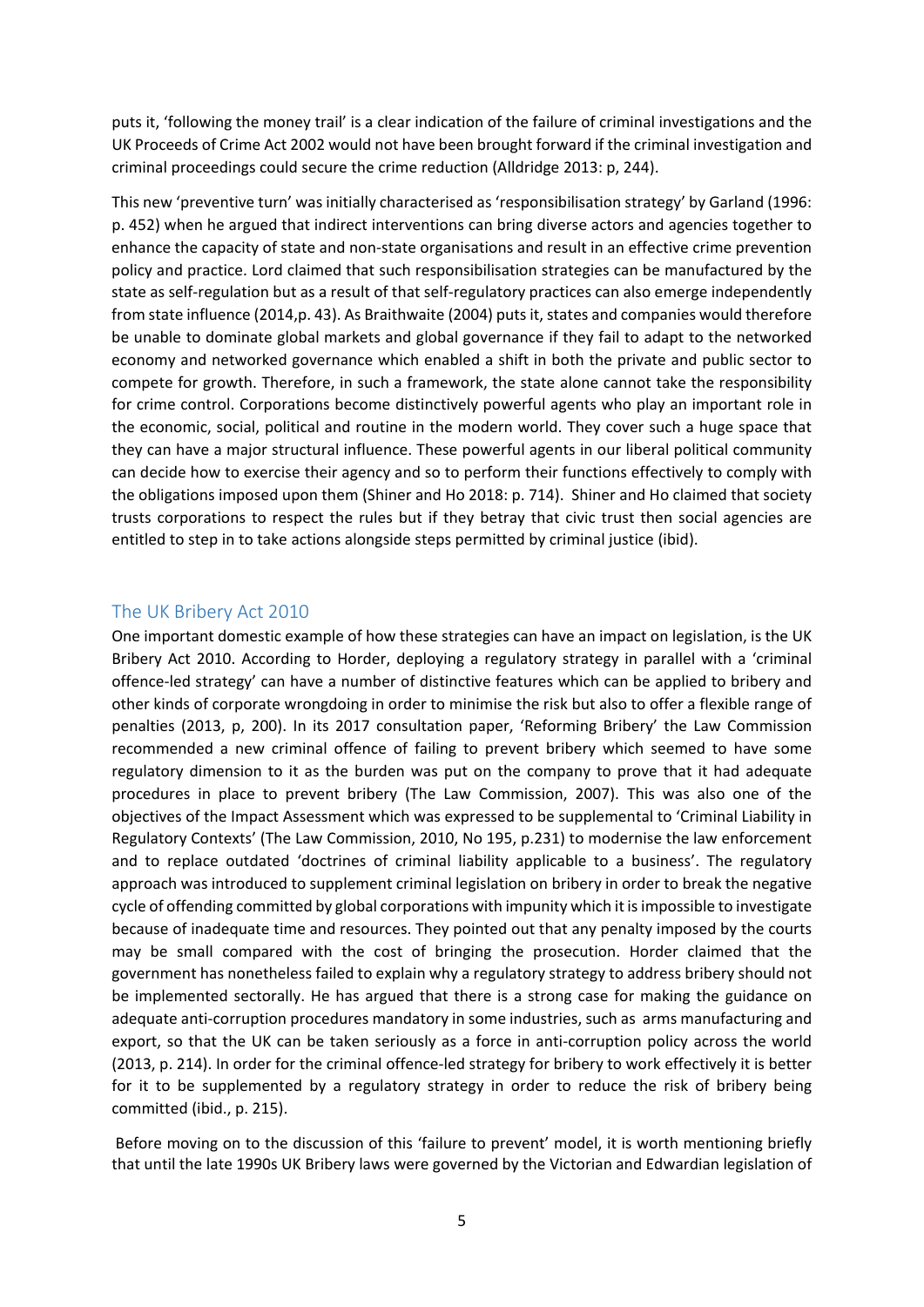the Prevention of Corruption Acts 1889 to 1916. This legislation consisted of the Public Bodies Corrupt Practice Act 1889, the Prevention of Corruption Act 1906, the Prevention of Corruption Act 1916 and the common law offence of bribery. However, so cumbersome were these statutes that there was a very limited number of convictions each year and these were mainly for private sector bribery (The Law Commission, 2007, p. 19). As the Select Committee on the Bribery Act 2010 in its 2019 Report mentioned, the Prevention of Corruption Acts were outdated and ineffective to respond to important events particularly following the 'cash for questions' scandal and the case of John Poulson which provided an example of how small-scale bribery can build up into a multi-million pound industry and involving 23 local authorities. The actual nature of the 'public official' division and the procedural question of prosecutorial consents, amongst other issues, were problematic under the old law (Alldridge 2012, p. 1184) which called for the reform of the UK Bribery law.

The world also witnessed some highly significant changes in this period, due to liberalisation of markets and the demands for fair competition in global markets which formed the target of the law in relation to different types of corruption at both national and international levels. This global process was initiated by the influential 1977 Foreign Corruption Practice Act (FCPA) in the U.S. which had extraterritorial jurisdiction reach. This was followed by the decision of the Organisation for Economic Co-operation and Development (OECD) countries to create the OECD Convention on Combating Bribery of Foreign Public Officials in 1997 to deal with international business transactions. By joining this Convention, the UK Bribery law came under intense scrutiny and were subjected to criticisms that the Prevention of Corruption Acts 1889-1916 did not adequately address overseas bribery, since there had never been any such prosecution by the United Kingdom (Bean and MacGuidwin 2013, p. 67).

Therefore, from the early 2000s the substantive and procedural English law of bribery looked increasingly unfit for purpose. For example, Part 12 of the Anti-Terrorism, Crime and Security Act 2001 amended the old laws by incorporating the bribery of foreign public officials as a triable offense if a UK national or company paid a bribe to a public officer abroad. This was in line with the implementation of the OECD Bribery Convention and it made a major contribution in the UK anticorruption reform but also it created an enforcement focus for overseas bribery of foreign public officials (Monteith 2013, p. 251). This has extended the international scope of the SFO's investigatory power.

More significantly still, the UK Bribery Act was enacted in 2010 and created four categories of offences which reformed the entire UK anti-bribery regime. This legislation surpassed the FCPA and criminalised not only active bribery by offering, giving and promising a bribe but also passive bribery which is the request, acceptance or receiving of a bribe (Trautman and Altenbaumer-Price 2013: p. 503). The extra-jurisdictional reach of the Act covers a broad range of corruption from private and public sector transactions both domestically and transnationally (Boles 2014). It also made 'failure of commercial organisations to prevent bribery' a criminal offence under section 7 of the Act. The corporate entity, however, can have a defence if they can prove that they 'had in place adequate procedures designed to prevent persons associated with' it from bribing.<sup>[9](#page-5-0)</sup> This has pioneered a new path for corporate accountability in the UK and as Lord's findings demonstrated this new corporate offence of failure to prevent is a reflection of self-policing which has been built in the UK Bribery Act section 7 (Lord 2014). The new legislation could therefore be seen as a prime example of the regulatory and responsibilising tendencies referred to above.

<span id="page-5-0"></span> <sup>9</sup> UK Bribery Act 2010, s. 7(2).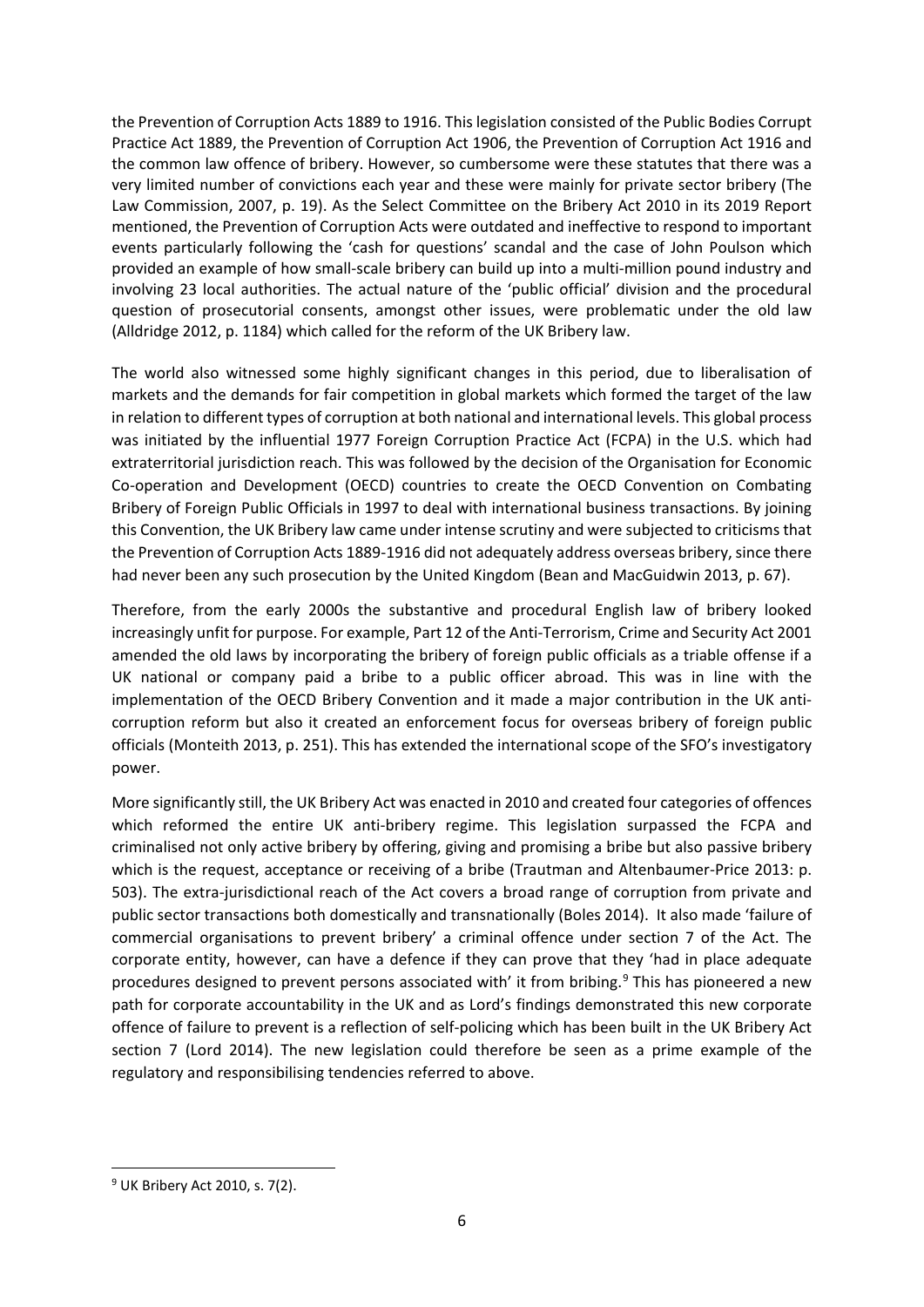### Section 7 and Deferred Prosecution Agreement (DPA)

As the select committee on the Bribery Act 2010 stated in its 2019 report on 'The Bribery Act 2010: post-legislative scrutiny', the problem of how companies can be punished for the wrongdoing of a minority of those involved in corrupt conduct should be put in a broader context. The response should not harm the great majority of those involved with the company who have played no part in the corrupt activities. This was a question which was considered at some length by the Law Commission which suggested making it an offence for a commercial organisation to fail to prevent bribery (The Bribery Act 2010: post-legislative scrutiny, 2019, para 167). A culture of self-policing and compliance, therefore, was activated in section 7 of the UK Bribery Act 2010 by introducing the proactive and preventive 'failure to prevent' model but also to strengthen the UK's role in the global fight against corruption.

This section will provide some brief analysis of this new corporate crime, its defence of 'adequate procedure' and the new Deferred Prosecution Agreement (DPA) in the context of a particular prosecution. Under Section 7 of the Bribery Act, UK companies can be held strictly liable for failing to prevent bribery by those associated with them. The SFO has the authority to decide whether or not prosecute a corporate body. This decision has been governed by the 'Full Code Test' in the Code for Crown Prosecutors<sup>[10](#page-6-0)</sup> and the joint prosecution Guidance on Corporate Prosecutions.<sup>[11](#page-6-1)</sup> According to the Guidance on Corporate Prosecution, when a corporate body decides to self-report wrongdoing the prosecution will consider whether this represents a genuine proactive approach taken by the corporate management team. But inevitably, if the decision is not to prosecute, how can good practice be enforced?

As discussed above, in a globalised world, a criminal investigation and prosecution of economic crime particularly in relation to corporations is slow, costly and not always straightforward. A new trend towards 'global settlements' (Garrett 2011) was articulated for example in the case of *Innospec Ltd* [12](#page-6-2) where an agreement was made between the  $SFO^{13}$  $SFO^{13}$  $SFO^{13}$  and the defendants which resulted in a range of guilty pleas, fines, confiscation and civil recovery orders. In 2012, challenges and difficulties in the prosecution of corporate economic crime were discussed in the '(c)onsultation on a new enforcement tool to deal with economic crime committed by commercial organisations: Deferred prosecution agreements'.<sup>[14](#page-6-4)</sup> Some of the main issues considered related to the question as to whether the conviction of commercial organisations should depend upon whether they were prepared to plead guilty to a criminal charge, given that there exist serious legal and evidential difficulties in proving corporate liability.[15](#page-6-5) There can also be some serious economic and social considerations in respect of a criminal conviction of a commercial organisation, such as the adverse impact on employees, customers, pensioners, suppliers and investors.<sup>[16](#page-6-6)</sup> This consultation paper concluded that:

<span id="page-6-0"></span><sup>&</sup>lt;sup>10</sup> The Code for Crown Prosecutor[s www.cps.gov.uk/publication/code-crown-prosecutors](http://www.cps.gov.uk/publication/code-crown-prosecutors) <sup>11</sup> Guidance on Corporate Prosecution[s www.sfo.gov.uk/publications/guidance-policy-and-](http://www.sfo.gov.uk/publications/guidance-policy-and-protocols/corporate-self-reporting/)

<span id="page-6-1"></span>[protocols/corporate-self-reporting/](http://www.sfo.gov.uk/publications/guidance-policy-and-protocols/corporate-self-reporting/)

<span id="page-6-2"></span><sup>12</sup> *R. v. Innospec Ltd* [2010] EW Misc 7, para. 36.

<span id="page-6-3"></span><sup>13</sup> <https://www.sfo.gov.uk/cases/innospec-ltd/>

<span id="page-6-4"></span><sup>&</sup>lt;sup>14</sup> The 2012 Consultation on a new enforcement tool to deal with economic crime committed by commercial organisations: Deferred prosecution agreements

[assets.publishing.service.gov.uk/government/uploads/system/uploads/attachment\\_data/file/236065/8348.pd](https://assets.publishing.service.gov.uk/government/uploads/system/uploads/attachment_data/file/236065/8348.pdf) [f](https://assets.publishing.service.gov.uk/government/uploads/system/uploads/attachment_data/file/236065/8348.pdf)

<span id="page-6-5"></span><sup>&</sup>lt;sup>15</sup> The 2012 Consultation on a new enforcement tool to deal with economic crime committed by commercial organisations: Deferred prosecution agreements, para 32.

<span id="page-6-6"></span><sup>&</sup>lt;sup>16</sup> The 2012 Consultation on a new enforcement tool to deal with economic crime committed by commercial organisations: Deferred prosecution agreements, para 27.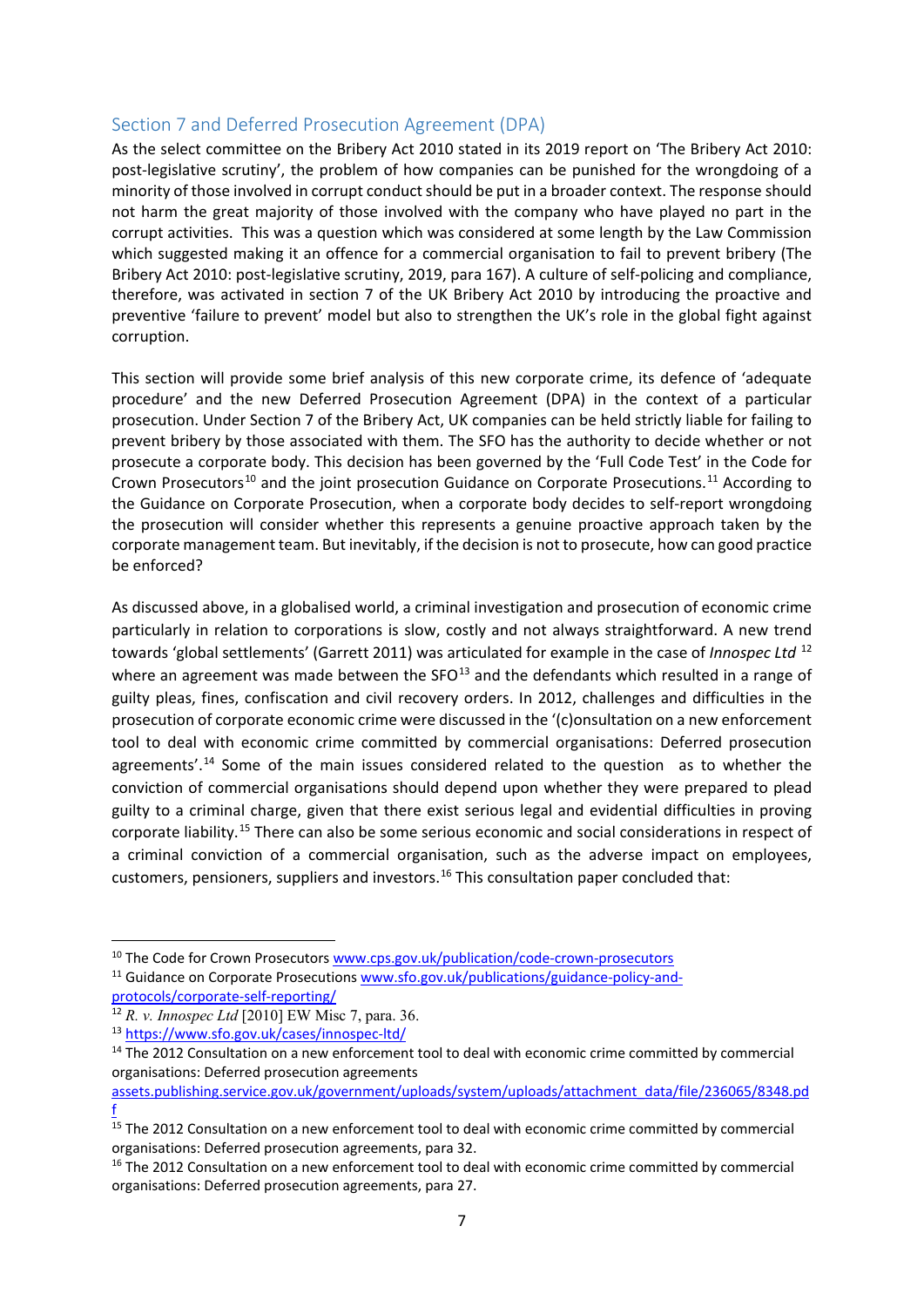'the current system does not allow for swifter alternatives to prosecution which can deal with wrongdoing effectively, proportionately and with a greater degree of certainty. We need to look afresh at prosecutorial and other enforcement options for dealing with offending by commercial organisations'.[17](#page-7-0)

It was therefore suggested that there was a need to consider a range of tools and alternatives such as Deferred Prosecution Agreements (DPAs) which would facilitate a fair and pragmatic approach to tackling these kinds of crime. As Shiner and Ho (Shiner and Ho 2018) put it, making money is the main aim of a company and deterrence by way of financial penalties and reputational sanction can be practically more effective. Agreements with defendants and bargaining with accused persons and corporations have increasingly been used to avoid the difficulties with securing convictions in economic crime trials (Alldridge 2012, p. 1182). Such agreements may include a range of types of plea bargain (whether or not achieved by means of self-reporting), civil recovery orders or as the outcome of involvement in international agreements. Tellingly, agreements not to press charges or impartial application of the law in bribery cases can be controversial due to the traditional roles of judge and prosecutor in the adversarial system (Alldridge 2013, p. 222). However, given that companies are by their nature very different from natural persons, applying a DPA as a novel prosecutorial tool to tackle economic crime, is a compromise for effective punishment and regulation within a reasonable timeframe (Bisgrove and Weekes 2014).

The DPA model was adopted from the United States where it was initially offered to non-corporate cases and mainly to protect vulnerable members of society. However, the Ministry of Justice gradually changed this practice and since the 2000s it has offered DPAs to corporate offenders (Amulic 2017). In 2012, the UK Government responded to a consultation on a new enforcement tool to deal with an economic crime which was based on a consultation with wide range of sources such as members of the public, prosecutors, members of the judiciary, the legal profession, businesses and academic and regulatory bodies.<sup>[18](#page-7-1)</sup> In this consultation paper, the Government maintained that the use of DPAs would allow prosecutors to hold offending organisations to account for their wrongdoing in a focused way without the uncertainty, expense, complexity or length of a criminal trial. This process was intended to encourage self-reporting by commercial organisation although the guidelines<sup>[19](#page-7-2)</sup> on the prosecution of bribery offences made it clear that self-reporting is no guarantee that a prosecution will not follow.

Consequently, a DPA regime was introduced in the UK in 2014 via Section 45 of the Crime and Courts Act 2013, while Schedule 17 to this Act sets out the procedure for entering into a DPA. It is a discretionary agreement and based on voluntary cooperation between the offending company and the prosecutor, which allows prosecution of an offence to be suspended for a limited time. A DPA does not cover any individual but only a 'body corporate'. The rationale was that the company voluntarily will comply with a range of conditions deemed appropriate to penalise the offending behaviour in order to avoid the reputational damage of criminal prosecution (Bisgrove and Weekes 2014). The conditions may include a combination of financial sanctions, implementing enhanced

<span id="page-7-1"></span><sup>18</sup> (2012). Deferred Prosecution Agreements: Government response to the consultation on a new enforcement tool to deal with economic crime committed by commercial organisations. M. o. Justice. [https://consult.justice.gov.uk/digital-communications/deferred-prosecution-agreements/results/deferred](https://consult.justice.gov.uk/digital-communications/deferred-prosecution-agreements/results/deferred-prosecution-agreements-response.pdf)[prosecution-agreements-response.pdf](https://consult.justice.gov.uk/digital-communications/deferred-prosecution-agreements/results/deferred-prosecution-agreements-response.pdf)

<span id="page-7-0"></span><sup>&</sup>lt;sup>17</sup> The 2012 Consultation on a new enforcement tool to deal with economic crime committed by commercial organisations: Deferred prosecution agreements, p. 12.

<span id="page-7-2"></span><sup>&</sup>lt;sup>19</sup> "Bribery Act 2010: Joint Prosecution Guidance of The Director of the Serious Fraud Office and The Director of Public Prosecutions", General approach to bribery prosecutions. [https://www.cps.gov.uk/legal](https://www.cps.gov.uk/legal-guidance/bribery-act-2010-joint-prosecution-guidance-director-serious-fraud-office-and)[guidance/bribery-act-2010-joint-prosecution-guidance-director-serious-fraud-office-and](https://www.cps.gov.uk/legal-guidance/bribery-act-2010-joint-prosecution-guidance-director-serious-fraud-office-and)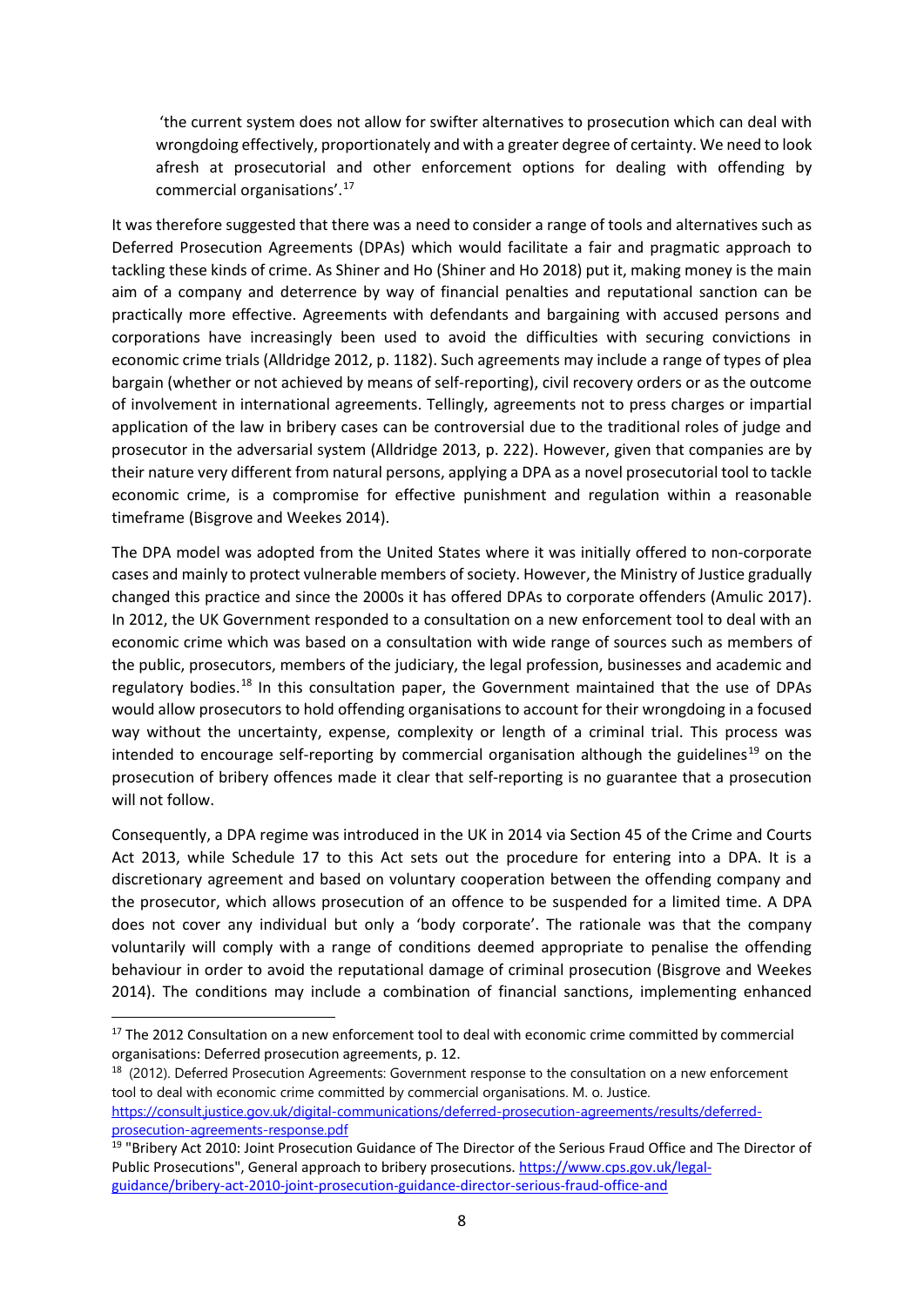compliance procedures, and providing ongoing cooperation with the SFO.<sup>[20](#page-8-0)</sup> Although criminal charges will be filed by the prosecutor, the actual investigation would be suspended. The suspension may be lifted if the defendant breaches the terms of the agreement and the prosecution will drop the charges when the defendant completes the requirements successfully.<sup>[21](#page-8-1)</sup> During the negotiation for a DPA, the Criminal Procedure and Investigations Act 1996 (CPIA) will not be applied<sup>[22](#page-8-2)</sup> however, the application for approval of the DPA will be considered before the court for final approval so that the court can make a declaration under paragraph 7(1) of Schedule 17 to the Act that the parties have settled the terms of the DPA.<sup>[23](#page-8-3)</sup>

Since the introduction of DPAs in 2014, the SFO has secured four deferred prosecution agreements; *Standard Bank PLC* in 2015, *XYZ* in 2016, *Rolls-Royce* in 2017 and *Tesco* in 2017.[24](#page-8-4) Standard Bank was charged by SFO with one offence of failing to prevent bribery under Section 7 of the Bribery Act 2010. The proceedings were suspended when the DPA was approved by the President of the Queen's Bench Division, the Rt. Hon. Sir Brian Leveson at Southwark Crown Court. In November 2018, *Standard Bank* met the requirements of the terms of its DPA with SFO within three years. <sup>[25](#page-8-5)</sup>

The second DPA was approved in 2016 for *XYZ,* a small to medium sized enterprise (SME). *XYZ* during 2004 -2012 was involved in systematic payment of bribes through its controlling minds to secure contracts in foreign jurisdictions. After admission of lack of adequate compliance provisions in place, *XYZ* made two self-reports to SFO. Given the scope of this case, the SFO decided to bring charges for offences in relation to the pre-2010 Act conduct, conspiracy to corrupt, in relation to post-2010 Act conduct, conspiracy to bribe contrary to s. 1 of the Criminal Law Act 1977 and failure to prevent bribery, contrary to section 7 of the Bribery Act  $2010.^{26}$  $2010.^{26}$  $2010.^{26}$  The judge considered the seriousness of the offences but also took into account the impact of prosecution on employees and others innocent of any misconduct; the risk of insolvency; and the fact that the company self-reported corporate wrongdoing; fully disclosed internal investigation and co-operated with SFO.<sup>[27](#page-8-7)</sup> These issues resulted in the approval of a DPA for XYZ and Judge Leveson, as in the *Standard Bank* case, declared that the DPA is in the interests of justice and that its terms were *fair, reasonable and proportionate*. [28](#page-8-8)

The third DPA was reached between *Rolls-Royce* and the SFO<sup>[29](#page-8-9)</sup> in January 2017 for a period of five years. This has been the most highly controversial usage which was approved by the Court, since it raised some important questions, due to the gravity and extent of the offending involved. *Rolls-Royce* is considered to be a company of central importance to the United Kingdom and the second largest provider of defence aero engine products and services in the world with the capacity to employ 50,000

<span id="page-8-0"></span><sup>&</sup>lt;sup>20</sup> Deferred Prosecution Agreements [https://www.sfo.gov.uk/publications/guidance-policy-and](https://www.sfo.gov.uk/publications/guidance-policy-and-protocols/deferred-prosecution-agreements/)[protocols/deferred-prosecution-agreements/](https://www.sfo.gov.uk/publications/guidance-policy-and-protocols/deferred-prosecution-agreements/)

<span id="page-8-1"></span><sup>&</sup>lt;sup>21</sup> Schedule 17 to the Crime and Courts Act 2013, paras 1 and 2.

<span id="page-8-2"></span><sup>&</sup>lt;sup>22</sup> Criminal Procedure and Investigations Act 1996 c. 25 Arrangement of Act<br><sup>23</sup> Deferred Prosecution Agreements Code of Practice, paras 9 and 10. This DPA Code was issued by the

<span id="page-8-3"></span>Director of Public Prosecutions and Director of the Serious Fraud Office pursuant to paragraph 6(1) of Schedule 17 to the Crime and Courts Act 2013.

<span id="page-8-4"></span><sup>&</sup>lt;sup>24</sup> Serious Fraud Office (SFO), Deferred Prosecution Agreements available at

<span id="page-8-5"></span><https://www.sfo.gov.uk/publications/guidance-policy-and-protocols/deferred-prosecution-agreements/> <sup>25</sup> SFO v *Standard Bank*

<span id="page-8-6"></span><sup>26</sup> SFO v XYZ case, paras 8-12.

<span id="page-8-9"></span><span id="page-8-8"></span>

<span id="page-8-7"></span><sup>&</sup>lt;sup>27</sup> SFO v XYZ case, para 15.<br><sup>28</sup> SFO v XYZ case, para 26.<br><sup>29</sup> SFO v Rolls-Royce plc [2017] Lloyd's Rep. F.C. 249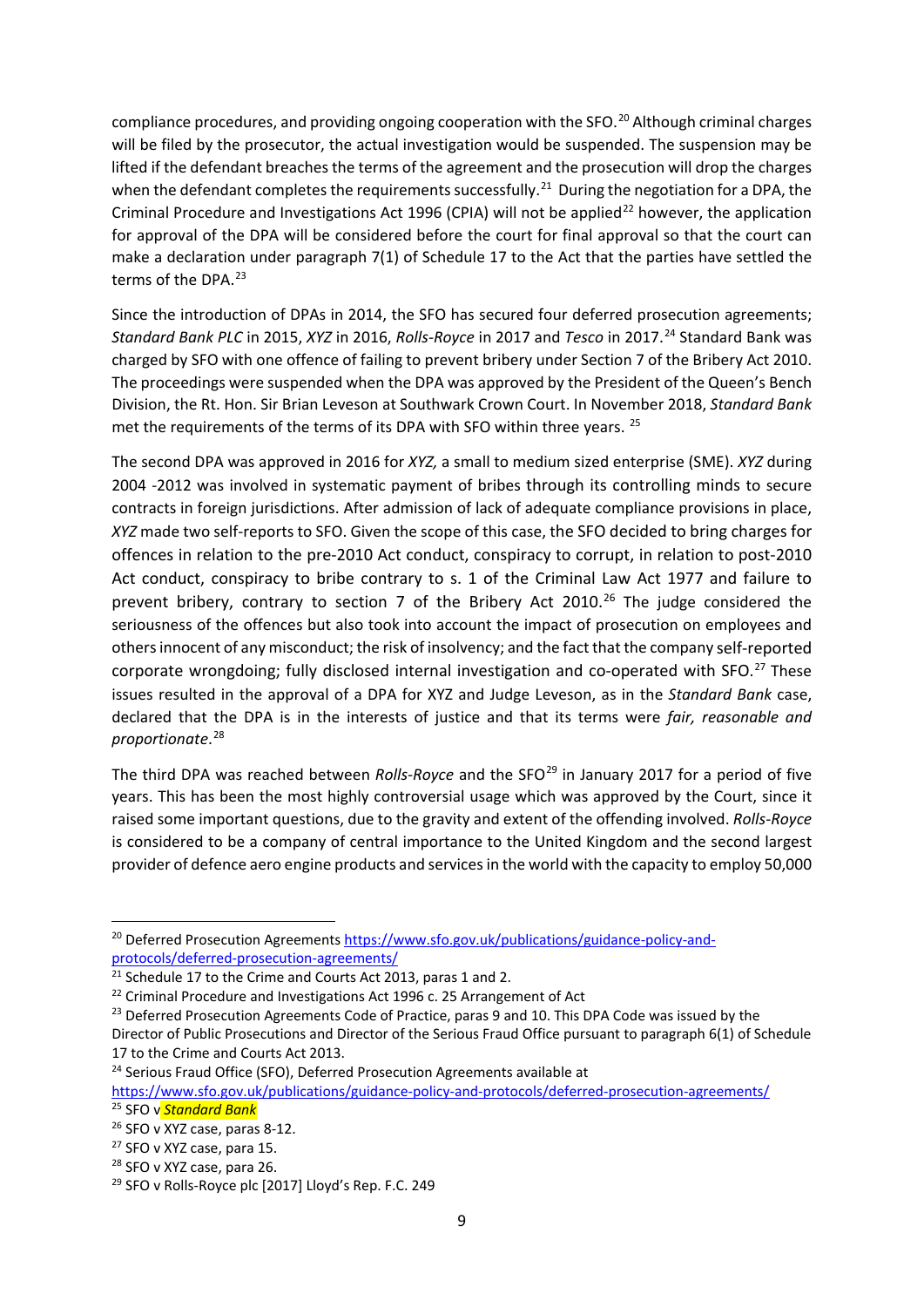people in more than 50 countries.<sup>[30](#page-9-0)</sup> It was established that during the last three decades, this enormous corporation made corrupt payments to local agents to secure contracts across several countries such as Indonesia, Thailand, Brazil, Nigeria, India, and the United States.<sup>[31](#page-9-1)</sup> Sir Brian Leveson, who also approved this DPA, described the conduct of Rolls-Royce as 'the most serious breaches of the criminal law in the areas of bribery and corruption'.<sup>[32](#page-9-2)</sup> Rolls-Royce was charged with 12 offences; six offences of conspiracy to corrupt (contrary to s.1 of the Criminal Law Act 1977); five offences of failure to prevent bribery (contrary to s.7 of the Bribery Act 2010 and one offence of false accounting contrary to s.17(1)(a) of the Theft Act 1968).<sup>[33](#page-9-3)</sup> As Cheung put it, this case was the largest foreign bribery in UK history and the SFO investigation was carried out by over 70 members of staff at any one time (Cheung 2018). Despite the gravity of offending and the fact that Rolls-Royce did not self-report, Sir Brian Leveson 'was satisfied that the DPA fully reflects the interests of the public in the prevention and deterrence of this type of crime'.<sup>[34](#page-9-4)</sup>

The fourth DPA was agreed in the *Tesco* case<sup>[35](#page-9-5)</sup> which was a false accounting prosecution. However, this chapter will not discuss this as this case did not involve offences under the Bribery Act.

# Reasonable Doubts about DPAs

As this chapter established earlier, effective enforcement of the self-regulatory mechanisms may result in negotiations between state and individual corporations which can result in flexible standards (Ayres and Braithwaite 1992). The application of DPAs based on failure to prevent bribery under the UK Bribery Act 2010 has raised some significant criticisms. Since the introduction of the new prosecutorial regime in 2014, DPAs have had a major influence on some of the largest cases of corporate corruption, allowing them to be settled without criminal convictions (The Bribery Act 2010: post-legislative scrutiny: 2019). Before the adoption of this new tool in the UK, the House of Lords considered the relevant provisions to the Crime and Courts Bill in 2012. One of the examples which provoked discussion was the announcement mentioned above, that HSBC had concluded a 5-year DPA with the US federal prosecutors relating to its failure to prevent the money laundering of 'at least \$881 million in drug trafficking proceeds<sup>'36</sup>. Its terms suggested that at trial the Department of Justice would prove the alleged charges beyond a reasonable doubt, by admissible evidence, however, without that agreement, the conviction of HSBC might have resulted in its having to cease banking operations in the United States. [37](#page-9-7)

Although a DPA enables the parties to resolve the issue efficiently without going through a traditional prosecution and trial, however, using them remains controversial as 'the failure to prosecute those responsible must be judged one of the more egregious failures of the criminal justice system in many years' (Reilly 2017, p. 843). Senator Elizabeth Warren was concerned about such special treatment for corporations:

<span id="page-9-7"></span><sup>37</sup> 'Too Big to Jail Congressional Report', The New York Times (15 July 2016), para 15: www.nytimes.com/interactive/2016/07/15/business/document-Too-Big-to-Jail-Congressional-Report.html [accessed 26 May 2019]

<span id="page-9-0"></span> <sup>30</sup> SFO v Rolls-Royce plc para. 3.

<span id="page-9-2"></span><span id="page-9-1"></span><sup>&</sup>lt;sup>31</sup> SFO v Rolls-Royce plc para. 5.<br><sup>32</sup> SFO v Rolls-Royce plc para. 4.<br><sup>33</sup> <https://www.judiciary.uk/judgments/serious-fraud-office-v-rolls-royce/>

<span id="page-9-4"></span><span id="page-9-3"></span><sup>&</sup>lt;sup>34</sup> SFO v Rolls-Royce plc para. 139.

<span id="page-9-5"></span><sup>&</sup>lt;sup>35</sup> SFO v Tesco

<span id="page-9-6"></span><sup>&</sup>lt;sup>36</sup> Statement of Facts by the United States Department of Justice, 11 December 2012, para 9: [www.justice.gov/sites/default/files/opa/legacy/2012/12/11/dpa-attachment-a.pdf](http://www.justice.gov/sites/default/files/opa/legacy/2012/12/11/dpa-attachment-a.pdf) [accessed 26 May 2019]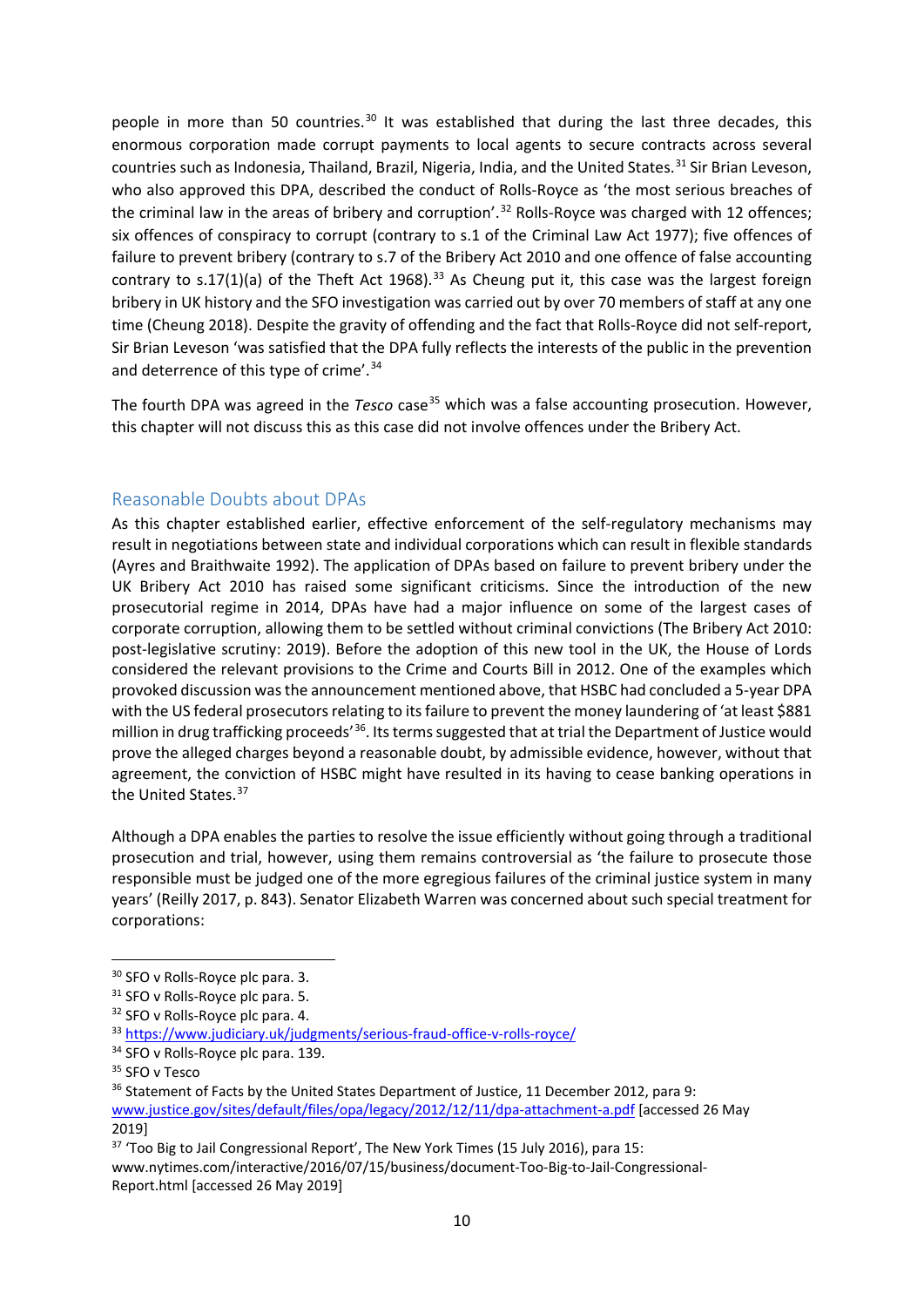'If you're caught with an ounce of cocaine, the chances are good you're gonna go to jail. If it happens repeatedly, you may go to jail for the rest of your life .... But evidently if you launder nearly a billion dollars for drug cartels and violate our international sanctions, your company pays a fine and you go home and sleep in your bed at night.' (Gongloff 2013).

'Too big to jail' is one of the major criticism against DPAs but this has been justified by the prosecutors in a way that conviction may lead to widespread economic trouble with substantial harm to the employees and shareholders (Amulic 2017: p. 137). Nevertheless, to many it appears that rich corporations can 'buy their way out of prosecution'[38](#page-10-0).

The English DPAs have been developed beyond the US-style ones as they must be approved by the court and they are underpinned by statute. Nevertheless, they have been offered differently from each other as we discussed earlier. *Rolls-Royce* is clearly the most significant DPA agreed so far and it has been criticised for undermining the incentives of self-reporting, as in this case *Rolls-Royce* did not self-report and the investigation had been initiated by examining public internet postings. Even more importantly the application of 'public interest' test by Sir Brian Leveson in his consideration of the Rolls-Royce DPA, signified a significant departure from the approach adopted in both *Standard Bank* and *XYZ* (Cheung 2018).

Para 2 (5) of the DPA Code of Practice (at 2.5) requires a prosecution 'unless there are public interest factors which clearly outweigh those tending in favour of prosecution'. Sir Brian Leveson in para 61 of his judgement in *Rolls-Royce* referred to his first reaction that:

' if Rolls-Royce were not to be prosecuted in the context of such egregious criminality over decades, involving countries around the world, making truly vast corrupt payments and, consequentially, even greater profits, then it was difficult to see when any company would be prosecuted'. [39](#page-10-1)

He did, however, make an exception and was convinced that a DPA was in 'the interests of justice' and its terms were 'fair, reasonable and proportionate' under the Crime and Courts Act 2013, Schedule 17, para. 8(1). The co-operation by Rolls Royce including a waiver of privilege which was recognised as 'extraordinary' and the company was awarded a generous discounted financial penalty of a onehalf discount instead of a one-third discount (Cheung 2018).

Robert Barrington, Executive Director of Transparency International UK has maintained that the lesson learned from the Rolls-Royce DPA seems to be that a powerful company 'will never be prosecuted due to the collateral damage; and that the possible impact on potential victims holds greater sway with the court than the actual impact on real victims'. [40](#page-10-2) The use of DPAs in this context remains a highly controversial matter notwithstanding the recent scrutiny by the Select Committee on the Bribery Act 2010 in its 2019 Report.<sup>[41](#page-10-3)</sup>

In an oral evidence given to Bribery Act 2010 Committee, the Policy Director at Corruption Watch, Susan Hawley pointed out that:

"There are genuine public confidence issues around DPAs and one of them is that, yes, the big companies can negotiate them. The small companies are much easier to prosecute, including

<span id="page-10-0"></span><sup>38</sup> Transparency International UK "Rolls-Royce Case: Justice for Sale or Fair Settlement?", from [https://www.transparency.org.uk/our-work/business-integrity/rolls-royce-case-dpas/.](https://www.transparency.org.uk/our-work/business-integrity/rolls-royce-case-dpas/)

<span id="page-10-1"></span><sup>39</sup> SFO v Rolls-Royce, para 61.

<span id="page-10-2"></span><sup>40</sup> Transparency International UK "Rolls-Royce Case: Justice for Sale or Fair Settlement?", from [https://www.transparency.org.uk/our-work/business-integrity/rolls-royce-case-dpas/.](https://www.transparency.org.uk/our-work/business-integrity/rolls-royce-case-dpas/)

<span id="page-10-3"></span><sup>41</sup> The 2019 Select Committee Report on the Bribery Act 2010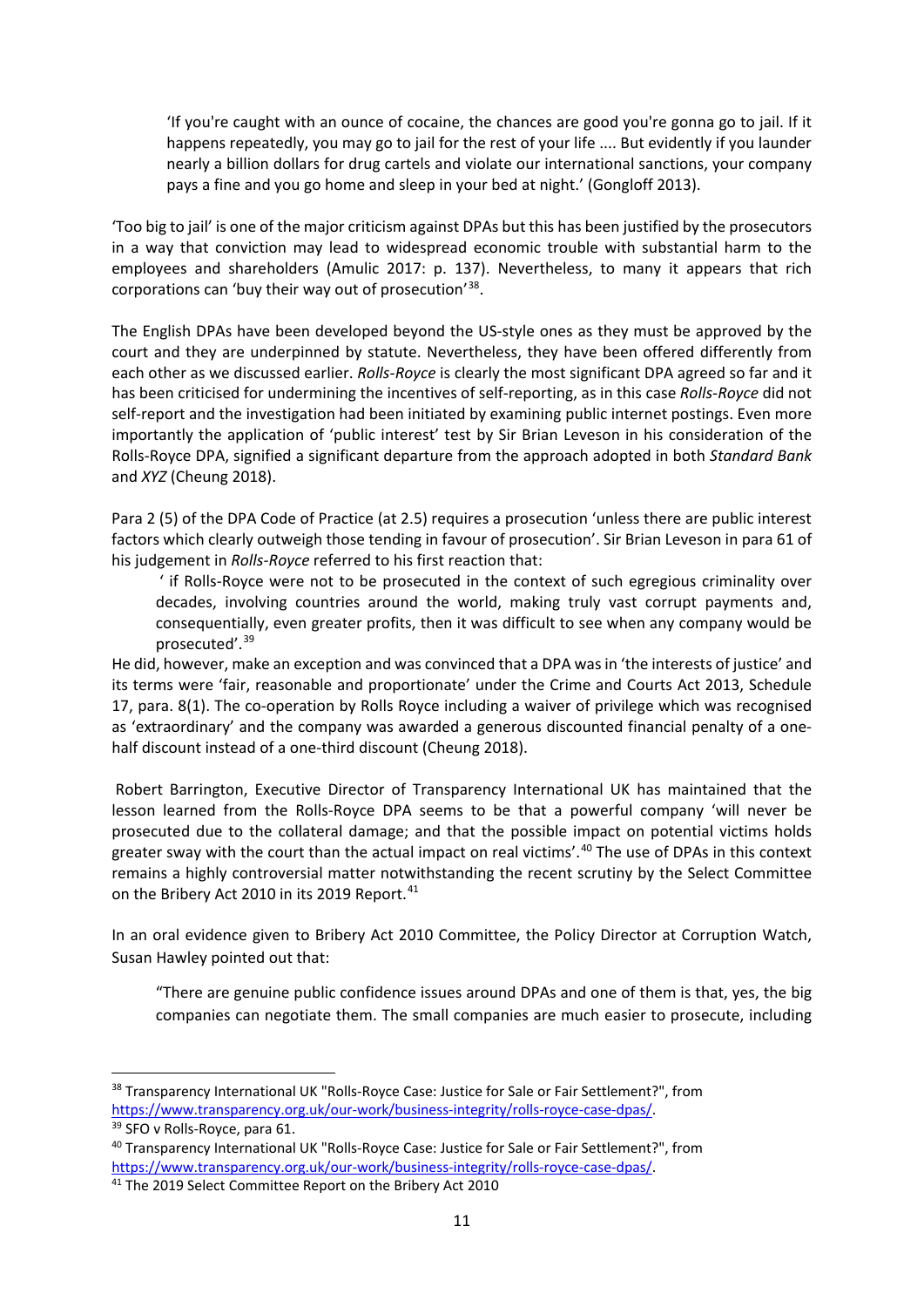for the substantive offences, which makes the offending more serious. Therefore, the public interest in offering them a DPA is lower, because the offending appears more serious."<sup>[42](#page-11-0)</sup>

## Conclusion

It has been argued here that changes in the global political economy, and particularly the growth in the power, extent and influence of the international corporate sector, have made traditional prosecutorial measures obsolete, at least in respect of large scale and corporate offending. National prosecutions are no longer fit for purpose and reliance on them alone would encourage further a culture of impunity for powerful corporations. If large international entities are to be successfully held to account for wrongdoing and deterred from further criminality, new prosecutorial strategies must be urgently adopted. One such approach has been championed by those who have developed the concept of responsibilisation, envisaging a co-operative approach between state and civil society. Preventative networks of surveillance and self-regulation are seen in this perspective as a vastly more successful strategy than reactive prosecution.

By looking at one important example of the practical implementation of this approach under the UK Bribery Act 2010 and subsequent litigation, it has been possible to assess the viability of these responsibilisation strategies in action. Indeed, an analysis of the first significant case arising under this part of the Act throws into sharp relief the advantages and disadvantages of dealing with corporate offenders in this way. On the one hand the *Rolls Royce* case appears to represent a wildly successful avoidance of all the barriers to prosecution set out in the first section above and a holding of the company to account in a way which promises to change its institutional culture for the foreseeable future. On the other it looks like a cynical manoeuvre designed to enable a powerful company to buy its way out of criminal culpability. In this light, the case appears not so much as a radical new approach to the regulation and responsibilisation of the international corporate sector as merely a convenient cloak for lawlessness and the politics of power. More worrying still is the possibility that the outcome of the Rolls Royce case signals a significant diminution of the rule of law, and that trial and judgement in open court are to be replaced by back room deals in which the extraordinary power of the corporate world can be articulated through agreements crafted specifically to satisfy their commercial interests. Such concerns suggest that DPAs and other responsibilisation strategies need to be deployed with the greatest possible care, in appropriate circumstances and subject to vigorous policing and regulation by state agencies. Only then is it likely that they can hope to deliver the benefits that their proponents claim.

<span id="page-11-0"></span> <sup>42</sup> Bribery Act 2010 Committee- Corrected oral evidence: Bribery Act 2010 took place on Tuesday 17 July 2018 available a[t http://data.parliament.uk/writtenevidence/committeeevidence.svc/evidencedocument/bribery](http://data.parliament.uk/writtenevidence/committeeevidence.svc/evidencedocument/bribery-act-2010-committee/bribery-act-2010/oral/87109.html)[act-2010-committee/bribery-act-2010/oral/87109.html](http://data.parliament.uk/writtenevidence/committeeevidence.svc/evidencedocument/bribery-act-2010-committee/bribery-act-2010/oral/87109.html)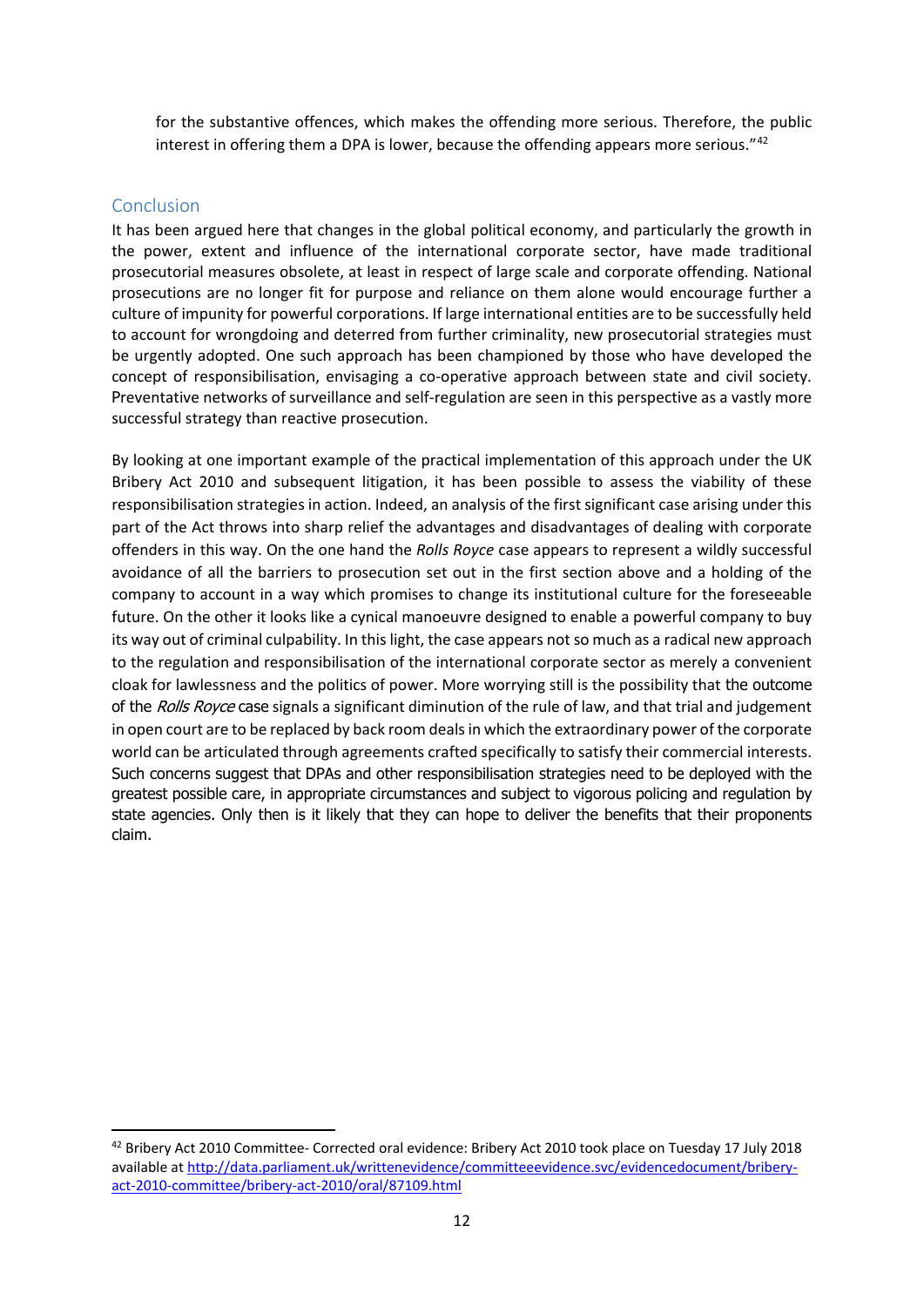#### **Bibliography**

Alldridge, P. (2012). "The U.K. Bribery Act: "The Caffeinated Younger Sibling of the FCPA"." Ohio State Law Journal **73**(5): 1181-1215.

Alldridge, P. (2013). Bribery and the changing pattern of criminal prosecution. Modern Bribery Law: Comparative Perspectives. P. Alldridge and J. Horder. Cambridge, Cambridge University Press**:** 219- 250.

Amaee, R. (2012). "UK Bribery Act - Year One." FCPA Professor [http://www.fcpaprofessor.com/uk](http://www.fcpaprofessor.com/uk-bribery-act-year-one)[bribery-act-year-one](http://www.fcpaprofessor.com/uk-bribery-act-year-one)

Amulic, A. (2017). "Humanizing the Corporation while Dehumanzing the Individual: The Misuse of Deferred-Prosecution Agreements in the United States." Michigan Law Review **116**(1): 123-153.

Ayres, I. and J. Braithwaite (1992). Responsive Regulation: Transcending the Deregulation Debate. Oxford, Oxford University Press.

Bayley, D. H. and C. D. Shearing (1996). "The Future of Policing." Law & Society Review **30**(3): 585- 606.

Bean, B. and E. H. MacGuidwin (2013). "Unscrewing the Inscrutable: The UK Bribery Act 2010." Indiana International and Comparative Law Review **23**(1): 63-109.

Bisgrove, M. and M. Weekes (2014). "Deferred Prosecution Agreements: A Practical Consideration." The Criminal Law Review(6): 416.

Black, J. (2014). Learning from Regulatory Disasters.

Boles, J. (2014). "The Two Faces of Bribery: International Corruption Pathways Meet Conflicting Legislative Regimes." Michigan Journal of International Law **35**(4): 673-713.

Boyne, R. (2000). "Post-Panopticism." Economy and Society **29**(2): 285-307.

Braithwaite, J. (2004). "Methods of power for development: weapons of the weak, weapons of the strong. (Globalization, Law & Development Conference)." Michigan Journal of International Law **26**(1): 297-330.

Buerger, M. E. and L. G. Mazerolle (1998). "Third-party policing: A theoretical analysis of an emerging trend." Justice Quarterly **15**(2): 301-327.

Burchell, G. (1993). "Liberal government and techniques of the self." Economy and Society **22**(3): 267-282.

Burchell, G., C. Gordon, P. Miller and M. Finnane (1992). The Foucault effect: studies in governmentality Chicago, University of Chicago Press.

Cheung, R. (2018). "Deferred Prosecution Agreements: Cooperation and Confession." The Cambridge Law Journal **77**(1): 12-15.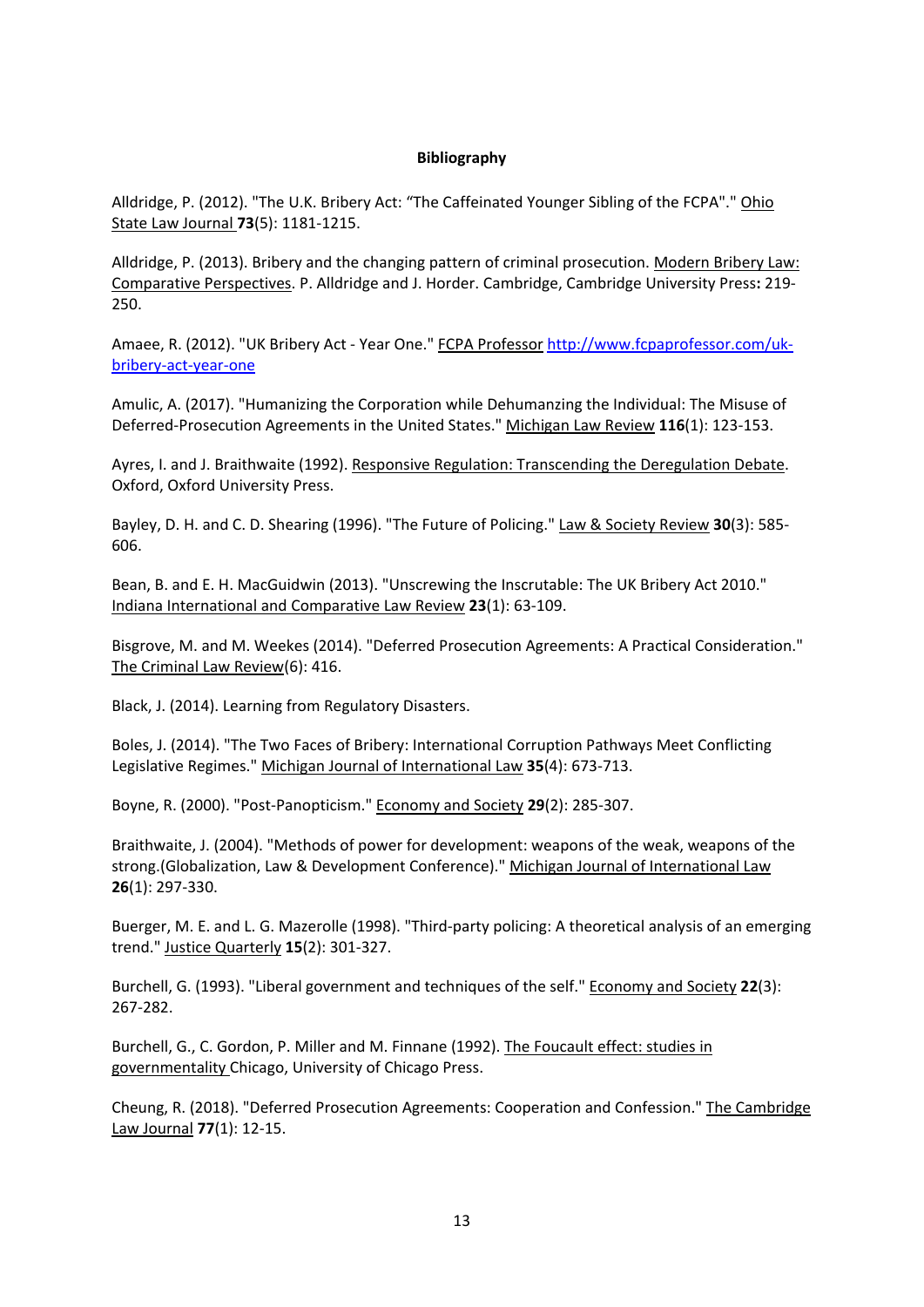Coffee, J. C. (1981). "" No Soul to Damn: No Body To Kick": An Unscandalized Inquiry into the Problem of Corporate Punishment." Michigan Law Review **79**(3): 386-459.

Crawford, A. and K. Evans (2017). Crime Prevention and Community Safety. The Oxford handbook of criminology. A. Liebling, S. Maruna and L. McAra, Oxford, United Kingdom : Oxford University Press.

Feeley, M. and J. Simon (1994). Actuarial Justice: The Emerging New Criminal Law. The futures of criminology. D. Nelken. London, Sage**:** 173-201.

Garland, D. (1996). "The limits of the sovereign state: Strategies of crime control in contemporary society." The British Journal of Criminology **36**(4): 445-471.

Garland, D. (1997). "`Governmentality' and the Problem of Crime: Foucault, Criminology, Sociology." Theoretical Criminology **1**(2): 173-214.

Garland, D. (2001). The Culture Of Control : Crime And Social Order In Contemporary Society. Oxford, Oxford : Oxford University Press.

Garrett, B. L. (2011). "Globalized Corporate Prosecutions." Virginia Law Review **97**(8): 1775-1875.

Gill, P. (2002). "Policing and Regulation: Whatisthe Difference?" Social & Legal Studies **11**(4): 523- 546.

Gobert, J. (2008). "The Corporate Manslaughter and Corporate Homicide Act 2007–Thirteen Years in the Making But Was it Worth the Wait?" The Modern Law Review **71**(3): 413-433.

Gongloff, M. (2013). Elizabeth Warren: Banks Get Wrist Slaps While Drug Dealers Get Jail. Huffington Post.

Hardouin, P. (2017). "Too Big To Fail, Too Big to Jail: Restoring Liability. A Lesson from HSBC Case." Journal of Financial Crime **24**(4): 513-519.

Hawkins, K. (2002). Law as last resort : prosecution decision-making in a regulatory agency. Oxford, Oxford : Oxford University Press.

Heywood, P. M. (2017). "Rethinking Corruption: Hocus-pocus, Locus and Focus." Slavonic & East European Review **95**(1): 21-48.

Hindess, B. (1998). Neoliberalism and the National Economy'. Governing Australia M. D. a. B. Hindess. Cambridge, Cambridge University Press.

Horder, J. (2013). Deterring Bribery: Law, Regulation and the Export Trade. Modern Bribery Law: Comparative Perspectives. P. Alldridge and J. Horder. Cambridge, Cambridge University Press**:** 196- 215.

Kooiman, J. (1993). Modern governance : new government-society interactions. London, London : Sage.

Levi, M. (2006). "The Media Construction of Financial White-Collar Crimes." British Journal of Criminology **46**(6): 1037-1057.

Loader, I. (2000). "Plural Policing and Democratic Governance." Social & Legal Studies **9**(3): 323-345.